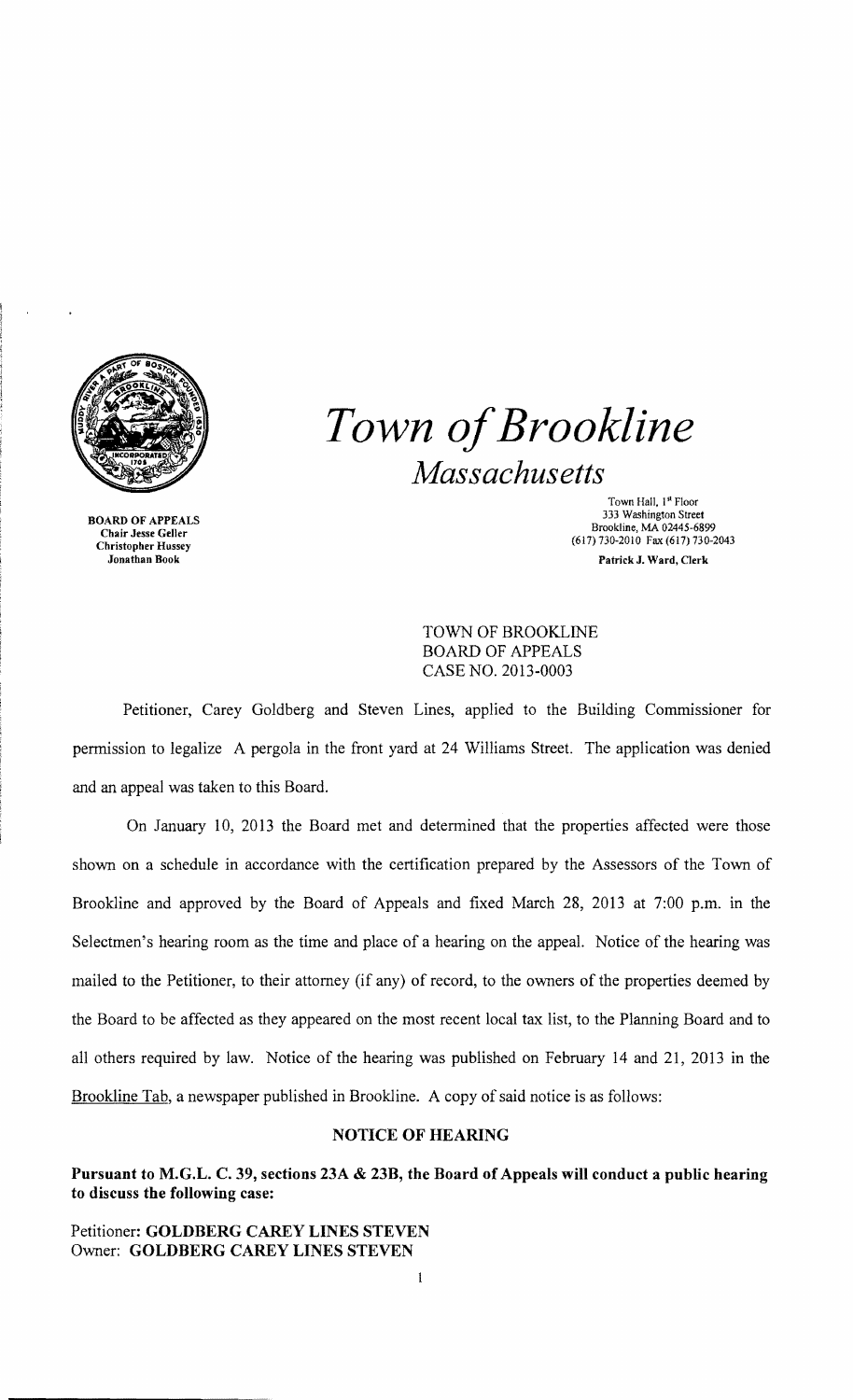Location of Premises: 24 WILLIAMS ST Date of Hearing: March 28, 2013 Time of Hearing: 7:00 p.m. Place of Hearing: Selectmen's Hearing Room, 6<sup>th</sup> Floor

A public hearing will be held for a variance and/or special permit from: 5.43; Exceptions to Yard and Setback Regulations 5.53; Accessory Buildings in Front Yards 5.50; Front Yard Requirements 5.54.2; Exceptions to Existing Alignment 8.02.2; Alteration or Extension

of the Zoning By-Law to Legalize a pergola in the front yard at 24 WILLIAMS ST Said premise located in a F-1.0 (Three Family) Residential district.

*Hearings, once opened, may be continued by the Chair to a date and time certain. No further notice will be mailed to abutters or advertised in the TAB. Questions regarding whether a hearing has been continued, or the date and time ofany hearing may be directed to the Zoning Administrator at 617-734 2134 or check meeting calendar at:http://calendars. town. brookline.ma. uslMaster Town Calandar I?FormID=158.* 

The Town of Brookline does not discriminate on the basis of disability in admission to, access to, or *operations ofits programs, services or activities. Individuals who need auxiliary aids for effective communication in programs and services of the Town of Brookline are invited to make their needs known to the* ADA *Coordinator, Stephen Bressler, Town ofBrookline,* 11 *Pierce Street, Brookline, MA 02445. Telephone:* (617) *730-2330; TDD* (617) *730-2327.* 

## **Jesse Geller** Christopher Hussey Jonathan Book

At the time and place specified in the notice, this Board held a public hearing. Present at the hearing was Chairman, Mark G. Zuroff, and Board Members Jonathan Book, and Chris Hussey. Petitioner Carey Goldberg presented the case.

Ms. Goldberg described the property as a corner lot located north of Coolidge Comer, to the west of

Harvard Street. The neighborhood is comprised of primarily multi-family dwellings, including two large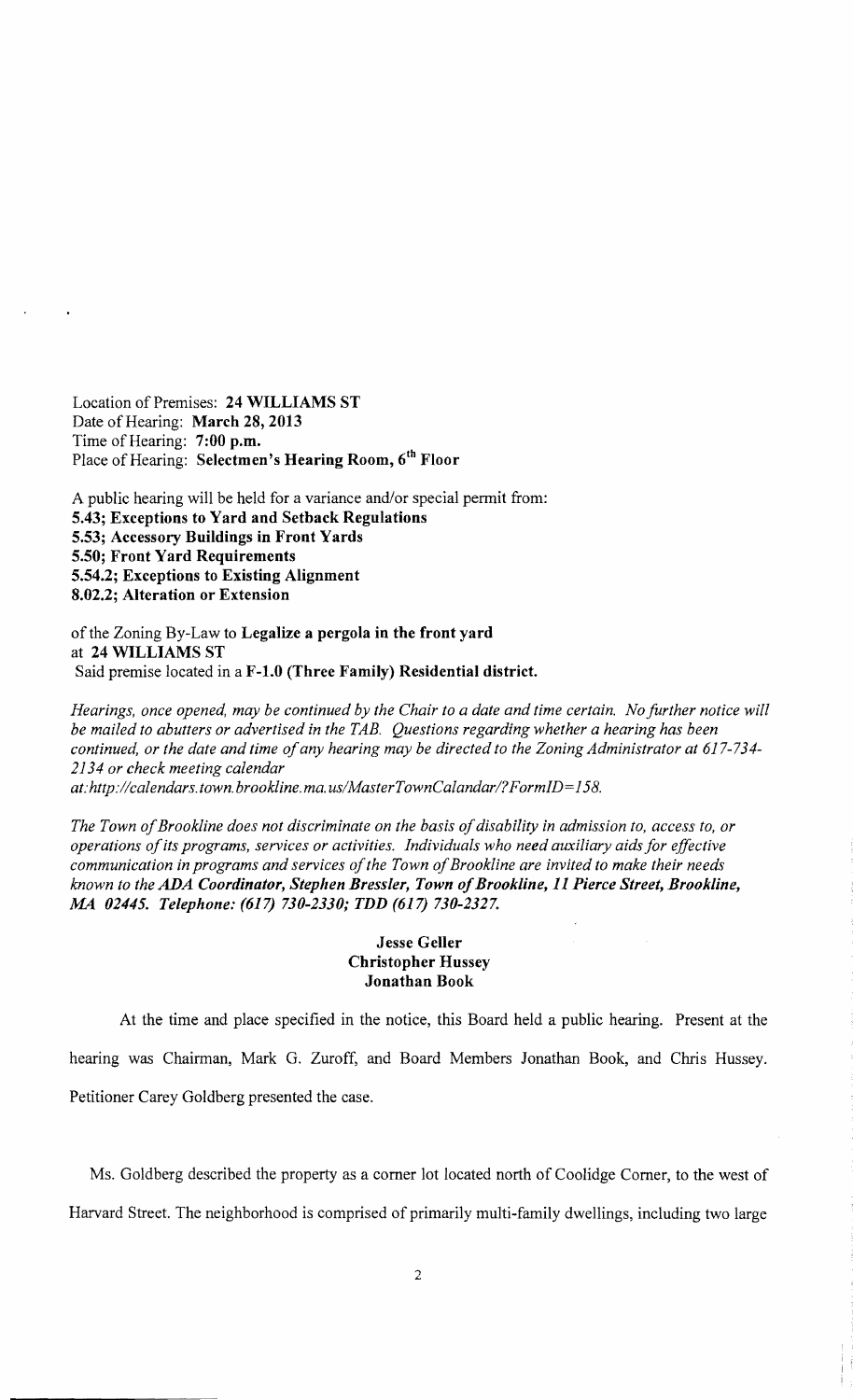apartment buildings. 24 Williams Street is a single family dwelling, built in 1900, on the comer of Williams Street and Centre Street.

Ms. Goldberg said she is proposing to legalize a  $12'x12'x8.67'$  trellis constructed within the front yard setback of her property along Centre Street. The trellis is painted white and has an open lattice roof with open lattice sides and an area for seating. Flowering vines will be planted on the trellis. She said she re-landscaped the yard and while doing so she decided to install the pergola. Ms. Goldberg said she was under the impression that a building permit was not required for a pergola. Ms. Goldberg asked, if the Board grants the relief, she would appreciate it if the Board would remove the condition requiring her provide a final site plan to the Planning Department.

The Chairman asked if anyone in attendance wished to speak in favor of the proposal. No one rose to speak. He then asked if anyone in attendance wished to speak in opposition to the proposal

The Chairman called on Timothy Richard, Planner, to deliver the comments of the Planning Board.

**Section 5.43** - Exceptions to Yard and Setback Regulations

**Section 5.53** - Accessory Buildings in Front Yards

**Section 5.50** - Front Yard Requirements

**Section 5.54.2** - Exceptions to Existing Alignment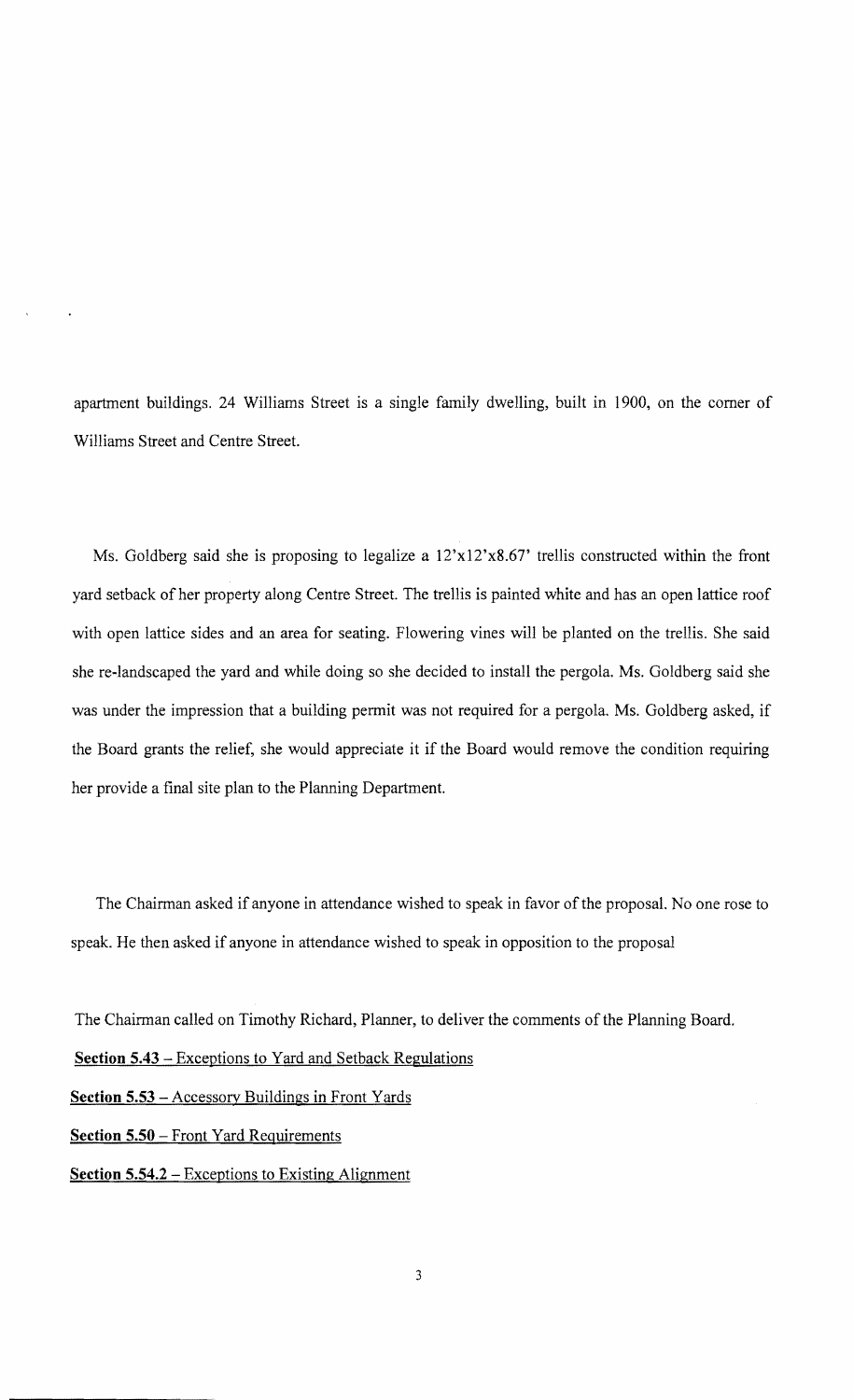| <b>Dimensional Requirements</b> |      |                | Required<br>ille e a<br>÷. | <b>Existing</b> | Proposed | <b>Relief</b>       |
|---------------------------------|------|----------------|----------------------------|-----------------|----------|---------------------|
| Front                           | Yard | <b>Setback</b> | 15'                        | 26.75'          | 6.17'    | Special             |
| (Centre Street)                 |      |                |                            |                 |          | Permit <sup>*</sup> |
| Front                           | Yard | <b>Setback</b> | 15'                        | 19.5'           | 19.5'    | Complies            |
| (Williams Street)               |      |                |                            |                 |          |                     |

\* Under *Section* **5.43,** the Board of Appeals may waive yard and setback requirements if a counterbalancing amenity is provided.

## **Section 8.02.2 – Alteration or Extension**

A special permit is required to alter a pre-existing non-conforming structure or use.

Mr. Richard said the Planning Board supports the requested relief to allow the applicant to retain the existing trellis in its current location. The property is a comer lot, and thus has two front yards and there is not enough space for the trellis in the side yard. The Board feels that the trellis is attractive and does not negatively affect the neighborhood. The applicant plans to further enhance the look of the trellis, and the yard in general, with flowering vines and various plantings, and this can serve as the required counterbalancing amenity. Three letters of support from neighbors have been submitted favoring allowing the applicant to retain the trellis.

**Therefore, the Planning Board recommends approval of the plans by Michael Grogan Architect, dated** *12/12112,* **subject to the following conditions:**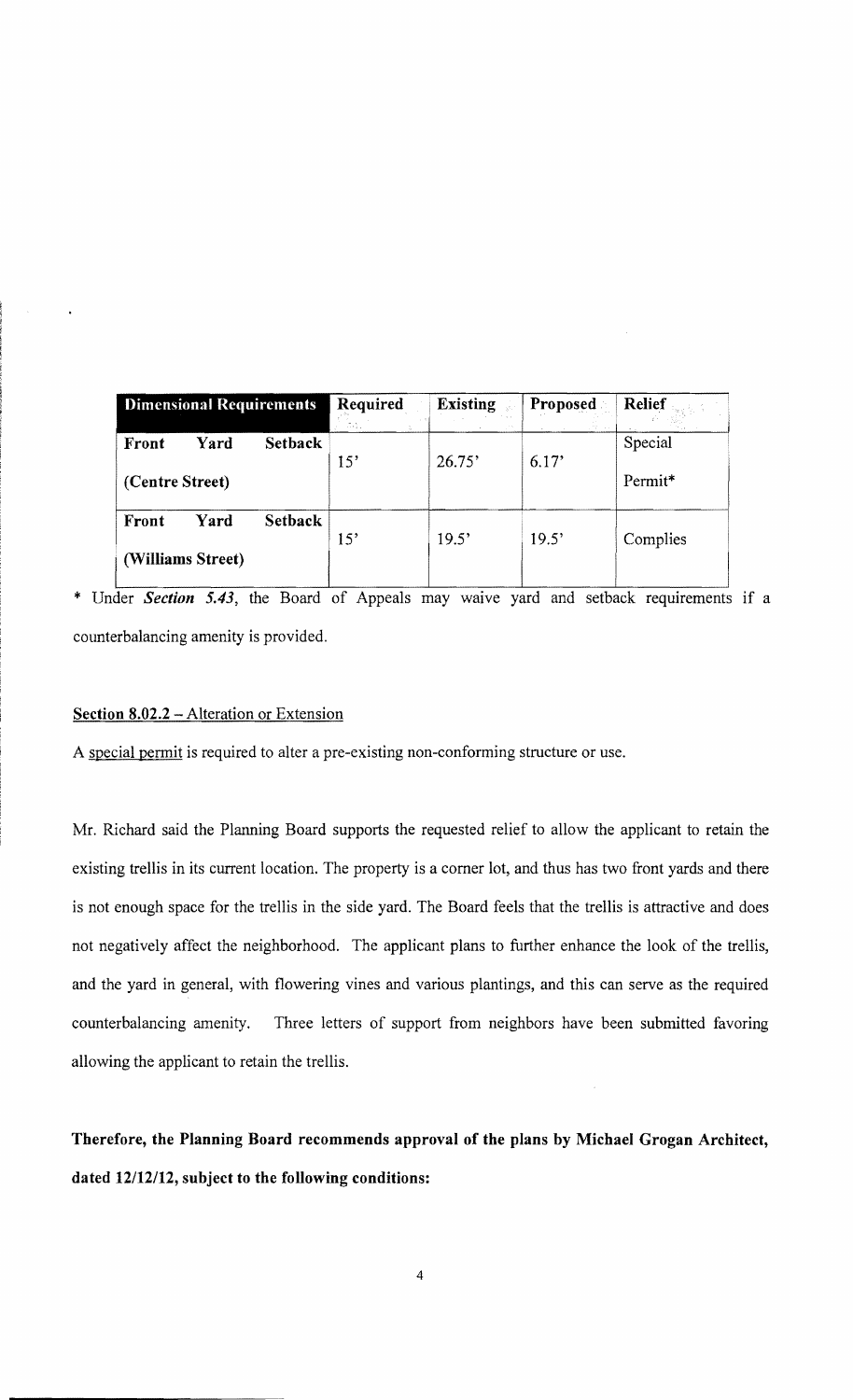- 1. Prior to the issuance of a building permit, the applicant shall submit final landscaping plans subject to the review and approval of the Assistant Director of Regulatory Planning.
- 2. Evidence that decision has been recorded at the Registry of Deeds.

Michael Yanovitch, Chief Building Inspector, delivered the comments for the Building Department. Mr. Yanovitch said he applauds Ms. Goldberg for seeing the process to legalize the pergola through. Mr. Yanovitch said the house has two fronts and the area in which a pergola could be erected is extremely limited. He said the Building Department has no issue with this request for relief.

The Board having deliberated voted unanimously the requirements for a special permit for **5.43,** and **8.02.2,** were met. The Board made the following specific findings pursuant to said **Section 9.05:** 

- a. The specific site is an appropriate location for such a use, structure, or condition.
- b. The use as developed will not adversely affect the neighborhood.
- c. There will be no nuisance or serious hazard to vehicles or pedestrians.
- d. Adequate and appropriate facilities will be provided for the proper operation of the proposed use.

Accordingly, the Board voted unanimously to grant the requested relief subject to the following conditions:

1. Prior to the issuance of a building permit, the applicant shall submit final landscaping plans subject to the review and approval of the Assistant Director of Regulatory Planning.

2. Evidence that decision has been recorded at the Registry of Deeds.